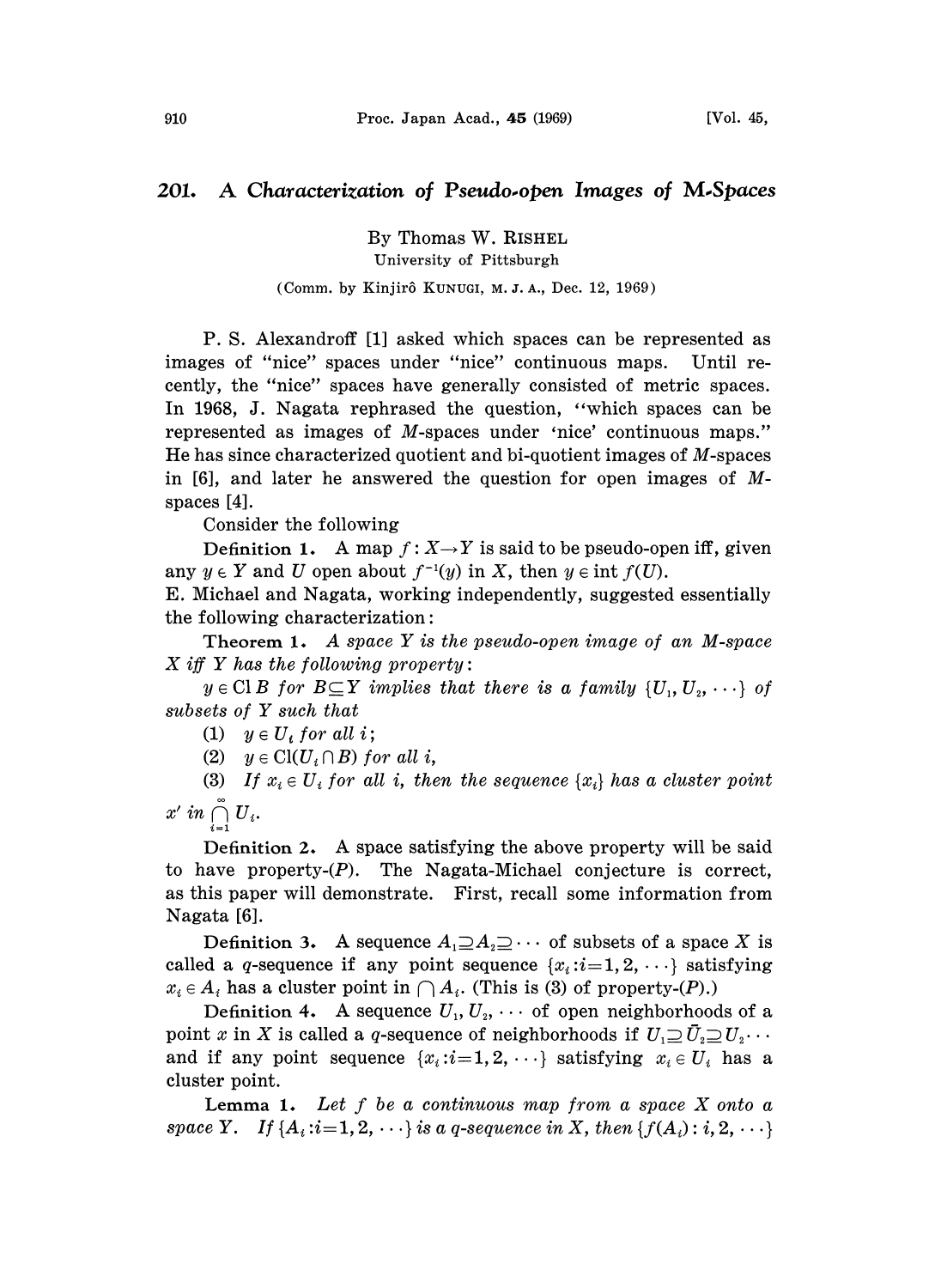is a q-sequence in Y.

Lemma 2. Any point of an M-space has a q-sequence of neighborhoods.

With the aid of the above, we can now prove Theorem 1.

First, let  $f: X \rightarrow Y$  be a pseudo-open map, where X is M. Take  $B \subseteq Y$  such that  $y \in \text{Cl } B$ , and let  $x \in f^{-1}(y)$ . Since X is an M-space, there exists a q-sequence  $\{U_1, U_2, \cdots\}$  of neighborhoods of x. Further, by Lemma 1,  $\{f(U_i): i=1,2,\cdots\}$  is a q-sequence in Y, and  $y \in f(U_i)$ for each i. Thus (1) and (3) of property- $(P)$  hold.

Observe that there is an  $x \in f^{-1}(y)$  such that  $x \in Cl$   $f^{-1}(B)$ . (If not,  $x \notin Cl(f^{-1}(B)$  implies the existence of an open neighborhood  $O(y)$ of  $f^{-1}(y)$  such that  $0(y) \cap f^{-1}(B) = \emptyset$ . Then, by the pseudo-openness of f,  $y \in \text{int } f(0(y))$  and  $f(0(y)) \cap B = \emptyset$ . Thus  $y \notin \text{Cl } B$ . Contradiction.)

We must now only show that  $y \in \text{Cl}(f(U_i) \cap B)$ . So take  $x \in f^{-1}(y)$ such that  $x \in Cl f^{-1}(B)$ . Then for any neighborhood of x, call it  $N(x)$ ,  $N(x) \cap f^{-1}(B) \neq \emptyset$ . But  $y \in \bigcap U_i$  implies that  $N(x) = U_i \cap f^{-1}(U(y))$  is a neighborhood of x for each i and for a given neighborhood  $U(y)$  of y. Then

$$
U_i \cap f^{-1}(U(y)) \cap f^{-1}(B) \neq \emptyset
$$
 implies  
\n
$$
f(U_i) \cap U(y) \cap B \neq \emptyset \text{ for any } U(y).
$$
  
\nFinally,  
\n
$$
y \in Cl(f(U_i) \cap B).
$$

Now suppose Y has property-(P). Take a q-sequence  $\alpha = \{U_1, U_2, \dots, U_n\}$  $\cdots$ } with non-empty intersection; let  $C(\alpha) = \bigcap U_i$ . Define  $Y_{\alpha}$  by means of the neighborhood basis  $\mathcal{I}(y)$  of  $y \in Y$  such that

 $\mathcal{I}(y) = \{U_i \cap U(y): i = 1, 2, \dots; U(y) \text{ an original neighborhood of }$  $y \in Y$  if  $y \in C(\alpha)$  and,

 $\mathcal{I}(y) = \{y\}$  if  $y \notin C(\alpha)$ .

Then define an open cover

$$
^{\circ }\!U_{i,\alpha }\!=\!\{U_{i},\{z\}\colon z\in Y_{\alpha }\!-U_{i}\}
$$

Let  $X = \bigcup_{a \in \mathcal{Q}} Y_a$  be the discrete sum, with an open cover of X of the type

$$
U_i\mathop{=}\bigcup_{\alpha\in\varOmega}U_{i,\alpha}
$$

where  $\Omega =$ all q-sequences with nonempty intersection. Then X as defined is an M-space (see Nagata [6], p. 28).

Next let  $f$  be the map from  $X$  onto  $Y$  obtained by combining the identity maps

$$
f_{\alpha} \colon Y_{\alpha} {\rightarrow} Y.
$$

f is clearly continuous. It remains to show f pseudo-open.

Assume  $z \in Y$  and U is open about  $f^{-1}(z)$  in X. If  $z \notin \text{int } f(U)$ , then  $z \in \text{Cl}(Y-f(U))$ . So for every neighborhood  $U(z)$  of  $z, z \in \text{Cl}(U(z))$  $\bigcap (Y - f(U))$ . Then there exists  $\alpha = \{U_1, U_2, \dots\}$  as in property-(P) such that  $z \in U_i$  for all i and such that  $z \in \mathrm{Cl}(U_i \cap U(z) \cap (Y-f(U))).$ 

Now  $U_i \cap U(z) \cap (Y - f(U)) \neq \emptyset$  implies